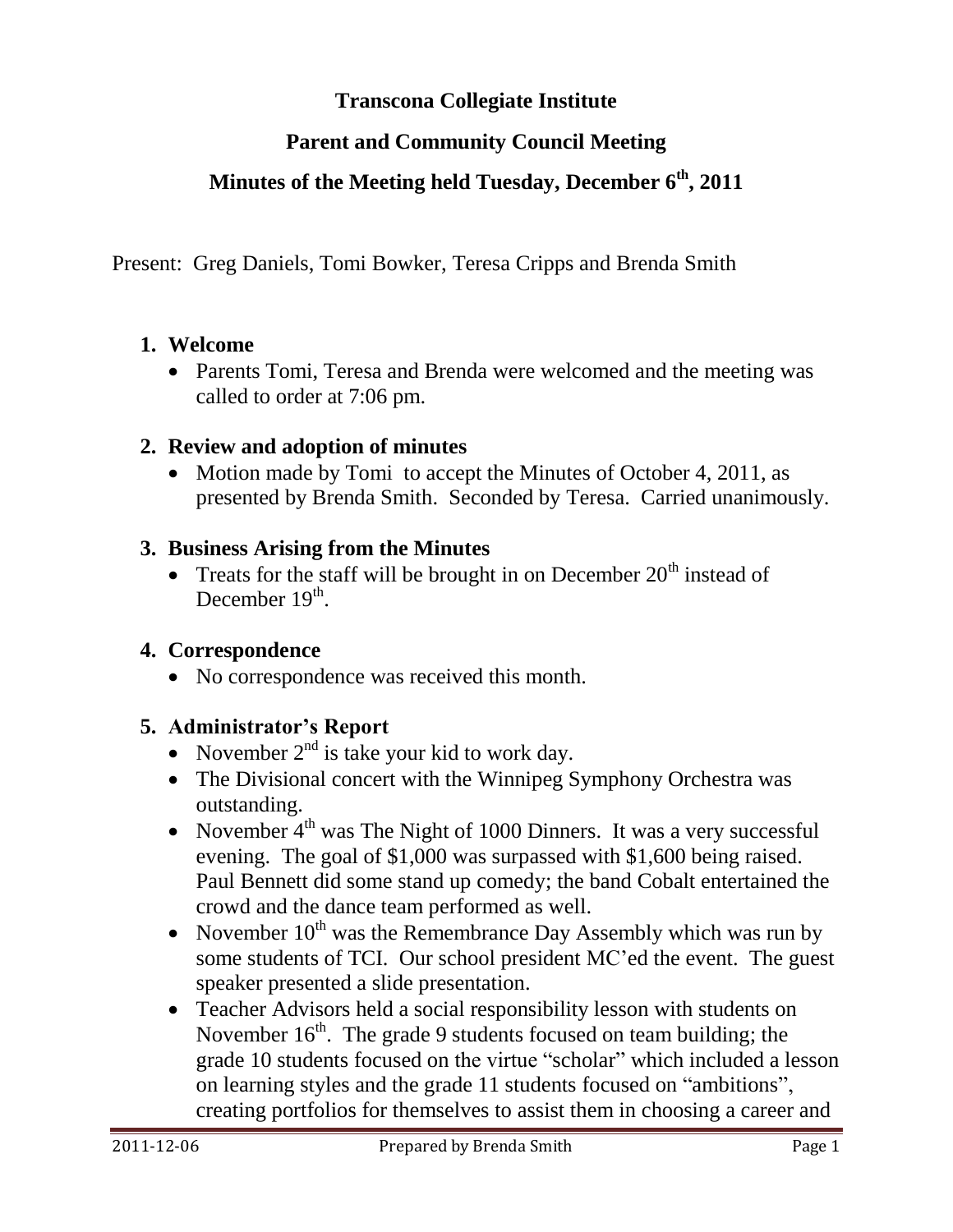hence the courses they need to take in grade 12. Grade 12 students met in the Multi-purpose Room and talked about goal setting, career paths, scholarships to apply for and resume writing.

- WE Day was held on November  $23<sup>rd</sup>$  at the MTS Centre. 100 students applied to attend and 62 students were picked to attend. Those that were not chosen were able to watch the WE Day events on a TV at school.
- TADD (Teens Against Drinking and Driving) made a presentation at the school on November 25<sup>th</sup>. Kevin Brooks of British Columba made a video presentation to the students which caught the attention of the students.
- The band and choir concert will be held at Jubilee Place on November  $30<sup>th</sup>$ .
- Ms. McLaughlin will be on maternity leave in January. A new secretary is hired to start in January.
- The school will be changing its computer program from CIMS to the Tyler system for attendance reporting , report cards and student registration. The Tyler system is more suitable for the staff and user friendly.
- The Principal's Message was distributed.

# **6. New Business**

• Staff Appreciation - Staff Appreciation will be held on Tuesday December 20<sup>th</sup>. Tomi will order two dainty trays from Baked Oven for the staff.

# **7. Tri-School Update**

 Mr. Daniels has been putting grants together for landscaping. The school is currently looking at having a spring fling again next year to help raise funds. The Tri School committee will receive \$5,000 from working a bingo at Club Regent.

# **8. Questions**

- Ouestion regarding how students find out about activities that happen during the lunch hour. The answer was students can find out about activities from posters around the school , announcements in the morning or students can also check out the school website for information about activities.
- **9. Adjournment -** The meeting adjourned at 7:56 pm.